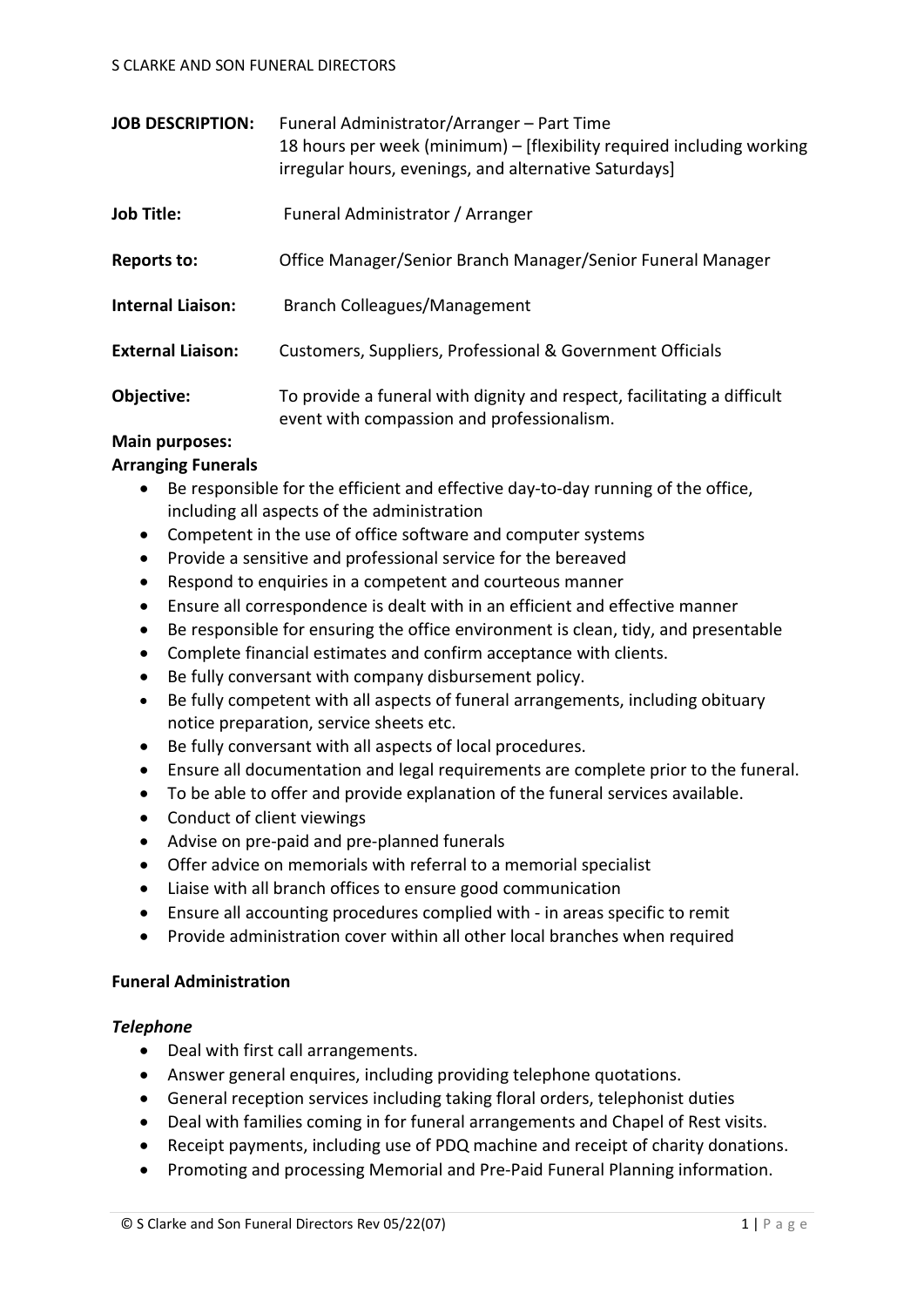#### *Administration*

- Receipt and processing of correspondence.
- Accurate processing and recording of necessary funeral documentation.
- Managing charitable donations in accordance with Company guidelines.
- Processing of accounting and financial transactions including invoicing, banking, cash, and credit cards
- Completion and Compilation of Pre-Paid Funeral Plan documentation.
- Liaising and supporting families regarding floral tributes, obituary notices etc.
- Ensuring adequate and timely stocktaking and replenishment.
- Resource co-ordination, ensuring efficient use of all personnel and company resources.
- Advising about our memorial work services; taking memorial orders and payments.
- Assist with queries or difficulties while liaising with memorial specialist when necessary.
- Promoting Pre-Paid Funeral Plans and offering information and assistance.

#### *Other Duties*

- Basic care of those resting within the rest rooms.
- Supporting families in their time of need e.g., offering refreshments, tissues etc.
- Ensure reception and work areas are kept clean and tidy.
- Carrying out other duties at the request of the management which are within his/her capabilities that ensures the safe and efficient running of our professional services.
- Accompanying doctors to refrigeration units for examination of the deceased.

S Clarke and Son Funeral Directors encourages all staff to work towards individual, team and company objectives and understand how these relate to each other. You are encouraged to generate ideas and suggestions that may enhance the effectiveness, quality of service and professionalism of the Company.

*(Note: During the course of your work at S Clarke and Son you will become privy to much personal information concerning family issues, circumstances surrounding death and other private matters. Although we recognise that there are times when you need to go home and share with someone at the end of a stressful day, please remember that you have a duty of confidentiality, and such matters should not be discussed outside of the Company or your immediate family.)*

*It may be necessary for the successful candidate to apply for a Criminal Record Check via AccessNI for which you will be responsible to pay the necessary Statutory Fee.*